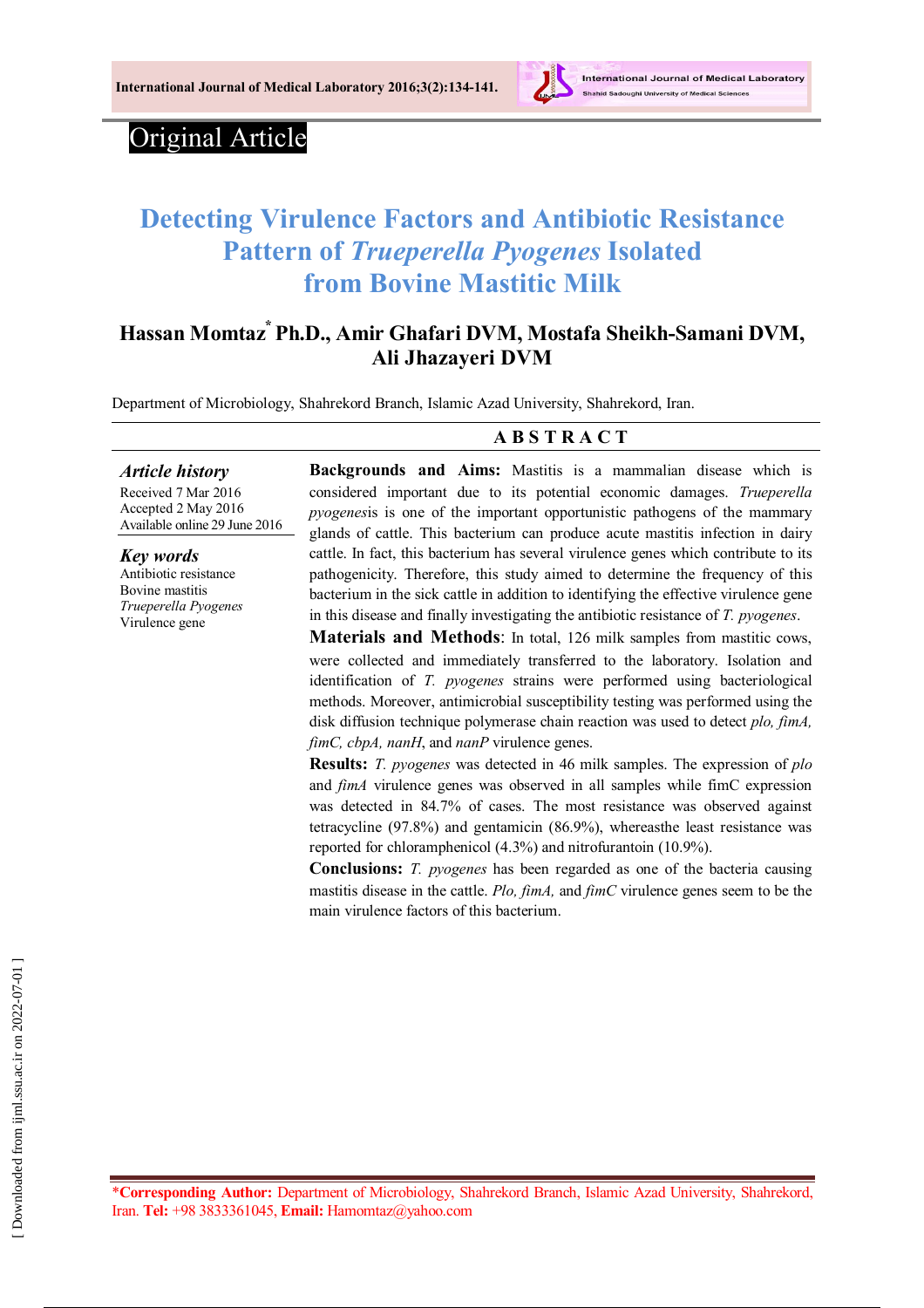## **Introduction**

*Trueperella pyogenes* which was previously classified in genus *Arcanobacterium* is a nonmotile gram-positive anaerobic bacterium [1]. It has been found in urinary tract, gastrointestinal tract, and upper respiratory tract of mammals such as cattle, goat, horse, musk deer, pig, and sheep which is able to cause abscess, mastitis, metritis, and pneumonia. In interaction with other bacteria, this bacterium produces purulent lesions and abscesses in various organs and tissues, entering the blood flow [2, 3].

*T. pyogenes* has several well-recognized virulence factors which confer its pathogenic potentials. These virulence factors include a hemolysin known as pyolysin (Plo) which promotes the hemolytic activities towards red blood cells and cytolytic activities towards immune cells. Two neuraminidases (NanH and NanP) which are necessary for adhesion to epithelial cells, a collagen-binding protein (CbpA) which is required for attachment to collagen- and fimbriae-rich environments and probably adhesion [3]. This bacterium can produce acute infectious mastitis in the dairy cattle. Mastitis occurs in all female mammals, but it is economically important in dairy cattle due the damages to the milk and dairy industry. The economic loss caused by this disease is due to not only livestock fatality but also the reduction of milk production by the animal and disorders in milk processing which are actually the major detriments [4, 5]. The effectiveness of antimicrobial agents seems not to be sufficient for curing the intramammary infections in this disease.

However, it was demonstrated that longterm intensive systemic treatment of primary cases with penicillin has been effective. Furthermore, the use of antibiotic dry cow therapy has been demonstrated to have beneficial effects on reducing the incidence of the disease [6].

Mainly, treatment of diseases caused by this bacterium often requires antimicrobial therapy; however, antibiotic resistant strains of bacteria cause more severe diseases for longer periods of time than their antibiotic-susceptible counterparts. Today, antibiotic resistant in *T. pyogenes* is getting increased. Therefore, identification of resistance pattern of bacteria seems to be so essential in reduction of treatment costs. No previous data has been reported regarding detection of virulence genes, and antimicrobial resistance of *T. pyogenes* strains isolated from cow in Iran. Therefore, this present study was carried out for molecular characterization of *T. pyogenes* strains isolated from bovine mastitic milk.

## **Materials and Methods**

### **Smplaing and detecting** *Trueperella pyogenes*

Overall, 126 bovine mastitic raw milk samples were collected from centers from several geographic regions of Iran, during the summer of 2014. The animals selected for this study were clinically healthy, and the milk samples showed normal physical characteristics. In this study, mastitic milks were identified by the California Mastitis Test (CMT). The study samples (5 mL, in sterile glass containers)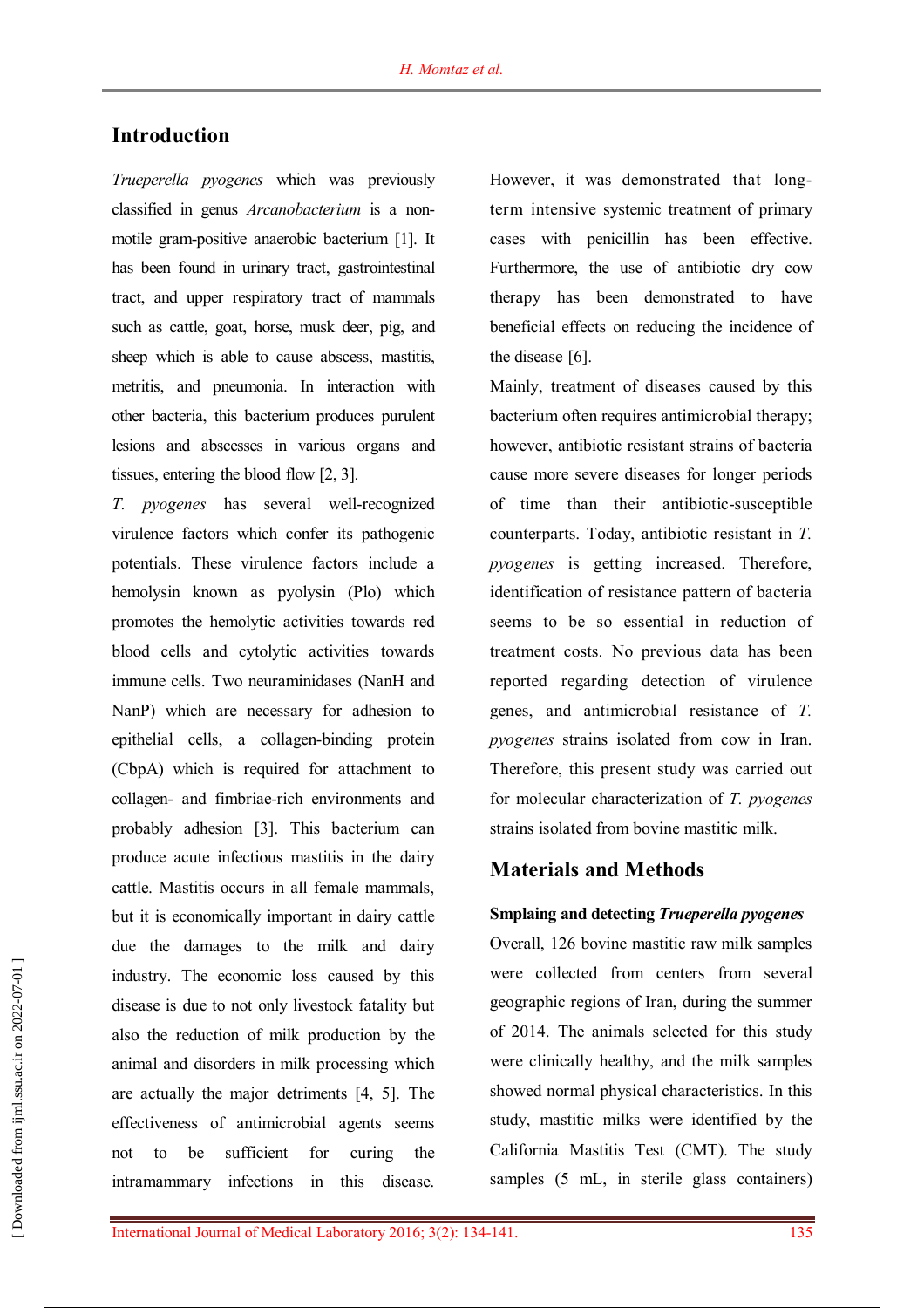were transported to the laboratory at 4°C within a maximum of  $6-12$  h after sampling. The samples were diluted in sterile 0.9% saline and cultivated on blood agar medium (Merck, Germany) at 37°C for 2 days. Assumed isolated *T. pyogenes* strains were cultivated on blood agar medium at 38°C with 5% CO2 for 2 days [7]. Pure cultures of isolates were obtained and genomic DNA was extracted via MiniBEST bacterial genomic DNA extraction kit, version 2.0 (TaKaRa). *16SrRNA* gene was amplified using universal primers UNF (5'-GAGTTTGATCCTGGCTCAG-3') and UNR (5'-GGACTACCAGGGTATCTAAT-3') [6] in 35 cycles consisting of 45 s denaturation at 94°C, 1 min. annealing at 49°C and 1 min. extension at 72°C, followed by a final extension of 72°C for 10 min. Polymerase chain reaction products were visualized using ethidium bromide (0.5 mg/ml) after electrophoresis on 1.0% agarose gels, which was examined under ultraviolet illumination (Uvitec, UK). Fragments were sequenced in an ABI 3730 automated sequencer (Applied Biosystems). Database searches were performed using BLASTN algorithm against Gen bank sequences (http://blast.ncbi.nlm.nih.gov/Blast.cgi). The pyolysin-encoding gene (plo) was amplified using specific primers (Table 1) for 30 cycles consisting of 45 s at 94°C, 45 s at 55°C and 1 min. at 72°C, with a final extension step of 72°C for 10 min. As a matter of fact, the amplified PCR products were sequenced and analysed as described above. In all PCR reactions, a DNA thermocycler (Eppendorf Mastercycler, Eppendorf-Nethel-Hinz GmbH, Hamburg, Germany) was used.

#### **Detection of genes encoding virulence factors**

The genes encoding seven known and putative virulence factors of *T. pyogenes* presented in table 1 were detected through PCR. Primers and reaction conditions were previously described by Silva et al. (2008) and implemented here with slight modifications [8]. All amplifications were carried out in a 25 ml reaction mixture containing 10 pmol of each primer (Genomed, Poland), 0.2 mM of each dNTPs (Fermentas, Lithuania), 2 mM of MgCl2 (Fermentas, Lithuania), 1X Taq polymerase buffer (Fermentas, Lithuania), 1.5 U of Taq DNA polymerase (Fermentas, Lithuania) and 40 ng of genomic DNA. PCR thermal profiles for each amplified gene differed in the annealing temperature which is as follows: a 3-min initial denaturation at 94°C followed by 35 cycles of 1 min denaturation at 94°C, 1 min. annealing at a temperature as shown in table 1, 3 min. extension at 72°C, and a final extension at 72°C for 7 min. The products were separated through 1.7% agarose gel electrophoresis in Tris/Borate/EDTA buffer, stained with ethidium bromide, visualized using a Uvitec Imaging System (UK). In order to confirm the PCR results, a sequencing method was used. Hence, PCR products of some positive samples were purified via a High Pure PCR Product Purification Kit (Roche Applied Science, Penzberg, Germany) according to the manufacturer's recommendations. Single DNA strands were sequenced with an ABI 3730 XL device and Sanger sequencing method (Macrogen, Seoul, South Korea). The sequence of each gene was aligned with the gene sequences recorded in the GenBank database on the NCBI.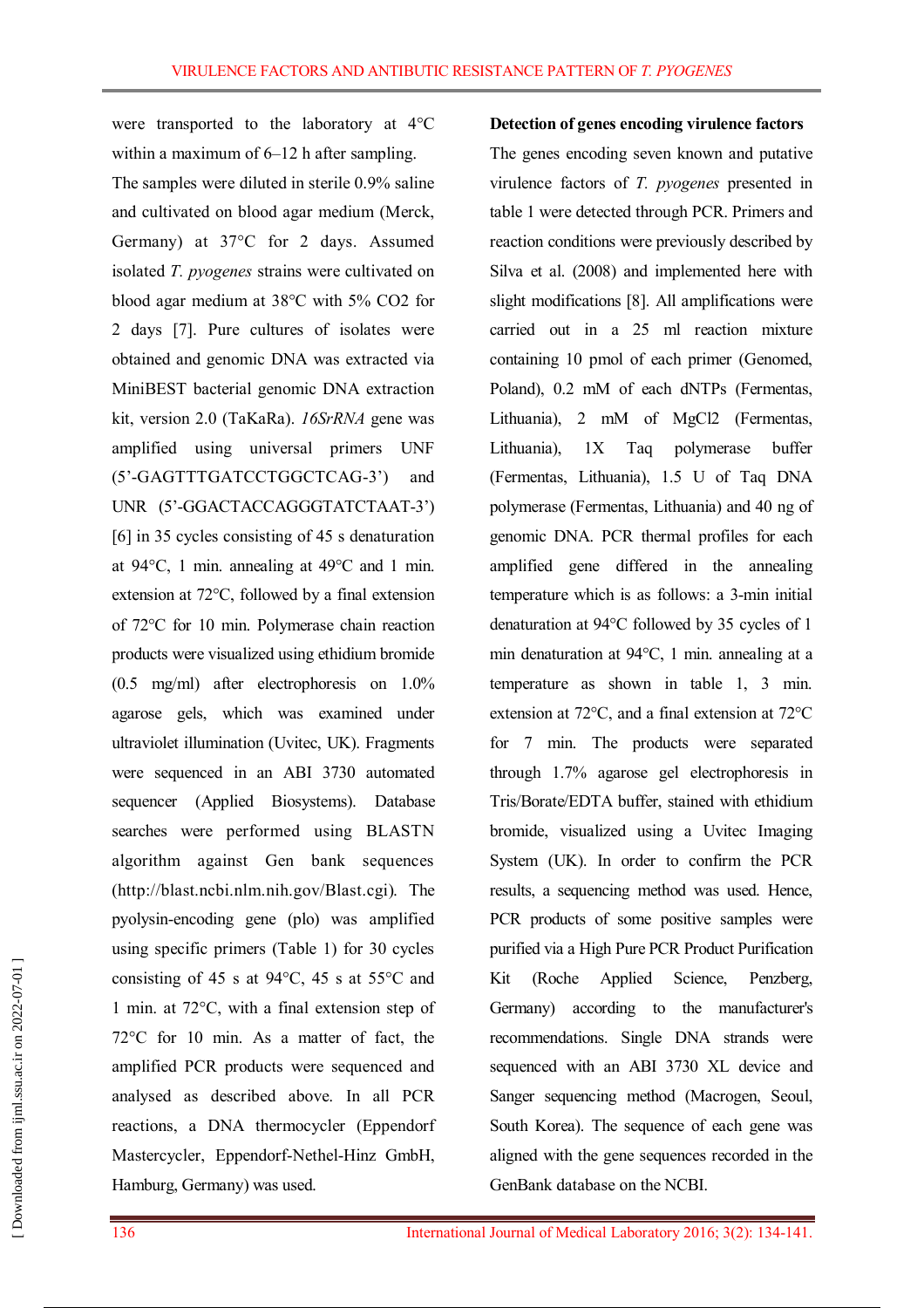[Downloaded from ijml.ssu.ac.ir on 2022-07-01 ] [ Downloaded from ijml.ssu.ac.ir on 2022-07-01 ]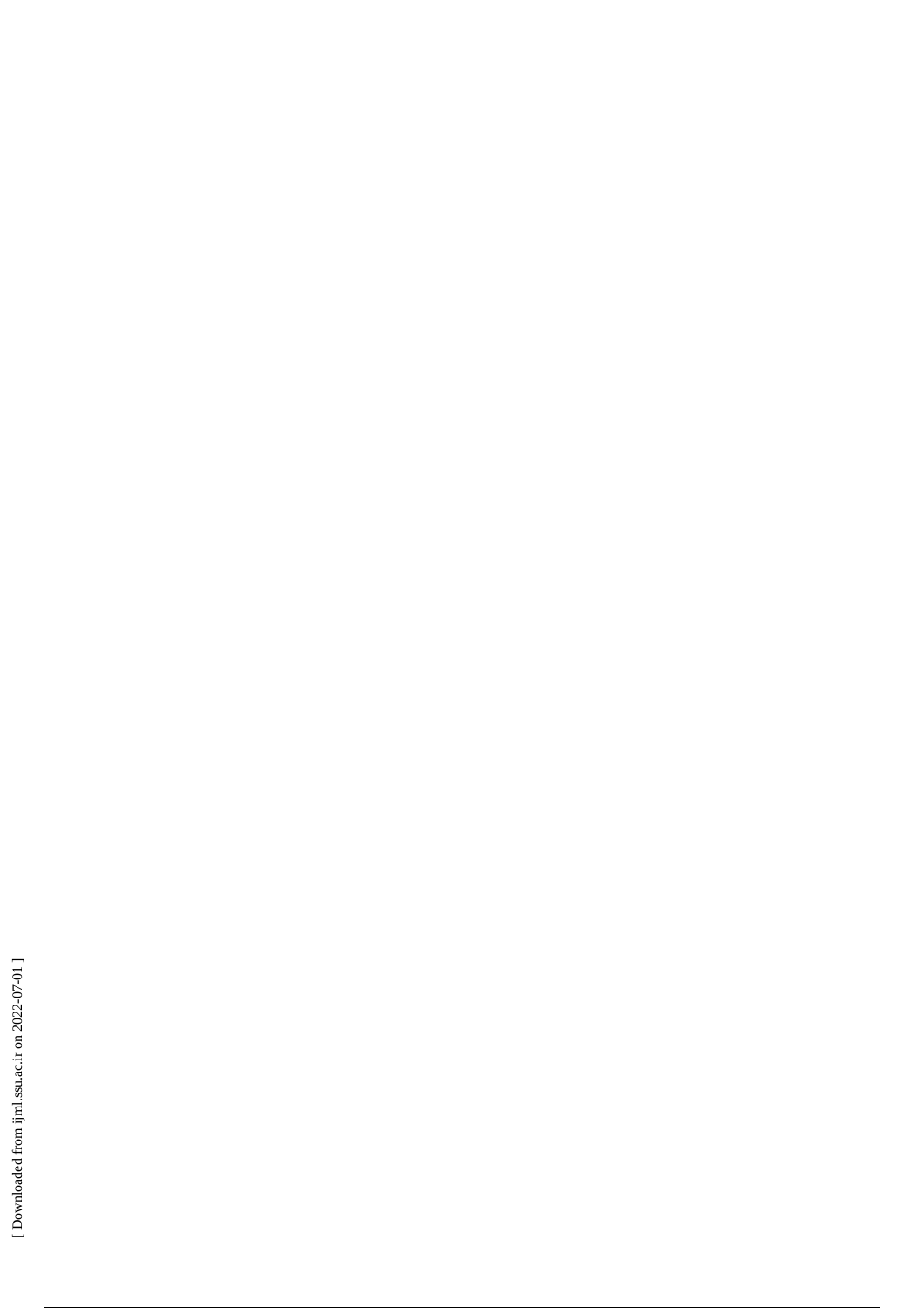| Virulence factor                   | <b>Target gene</b> | Primer sequence (5'-3')                                   | <b>Annealing temperature</b> |
|------------------------------------|--------------------|-----------------------------------------------------------|------------------------------|
| <b>Pyolysin</b>                    | Plo                | F-TCATCAACAATCCCACGAAGAG<br>R-TTGCCTCCAGTTGACGCTTT        | 60                           |
| Fimbriae A                         | $\int$ <i>fimA</i> | F-CACTACGCTCACCATTCACAAG<br>R-GCTGTAATCCGCTTTGTCTGTG      | 57                           |
| <b>Fimbriae C</b>                  | $\text{fim}C$      | F-TGTCGAAGGTGACGTTCTTCG<br>R-CAAGGTCACCGAGACTGCTGG        | 60                           |
| <b>Fimbriae G</b>                  | $f$ <i>im</i> $G$  | F-ACGCTTCAGAAGGTCACCAGG<br>R-ATCTTGATCTGCCCCCATGCG        | 57                           |
| <b>Collagen-binding</b><br>protein | cbpA               | F-GCAGGGTTGGTGAAAGAGTTTACT<br>R-CTTGATATAACCTTCAGAATTTGCA | 60                           |
| Neuraminidase H                    | nanH               | F-CGCTAGTGCTGTAGCGTTGTTAAGT<br>R-CCGAGGAGTTTTGACTGACTTTGT | 60                           |
| <b>Neuraminidase P</b>             | nanP               | F-TTGAGCGTACGCAGCTCTTC<br>R-CCACGAAATCGGCCTTATTG          | 60                           |

|  |  |  | Table 1. Primers used for virulence factors detection in T. pyogenes |  |  |  |  |
|--|--|--|----------------------------------------------------------------------|--|--|--|--|
|--|--|--|----------------------------------------------------------------------|--|--|--|--|

#### **Susceptibility testing**

12 antimicrobial agents were purchased from the Chinese Institute of Veterinary Drug Control (Beijing, China): penicillin (10 u/disk), tetracycline (30 *μ*g/disk), streptomycin (10 *μ*g/disk), chloramphenicol (30 *μ*g/disk), sulfamethoxazole (25 *μ*g/disk), gentamicin (10 *μ*g/disk), enrofloxacin (5 *μ*g/disk), cephalothin (30 *μ*g/disk), ciprofloxacin (5 *μ*g/disk), trimethoprim (5 *μ*g/disk), and nitrofurantoin (300 *μ*g/disk). Antimicrobial susceptibility tests were carried out for the *T. pyogenes* strains with a final inoculum of  $4\times10^5$  cfu/ml on Müller-Hinton agar medium (HiMedia Laboratories, Mumbai, India, MV1084) supplemented with 5% fetal calf serum at 37°C subjected to 5% CO2 for 24 hours, as described by the Clinical and Laboratory Standards Institute [9]. In addition*, Escherichia coli* ATCC 25922 was used for the quality-control. Medical Ethics Committee

of Islamic Azad University of Shahrekord branch approved the study.

## **Results**

#### **Detection and isolation of bacteria**

The cultivated bacteria from cattle suffering from mastitis in the mentioned medium were subjected to molecular analysis of *16srRNA* and pyolisin (*plo*) gene. The blast results of the sequenced fragments showed that only 46 milk samples from all 126 contained *T. pyogenes*.

### **Genes encoding virulence factors**

The results obtained from the virulence genes, pyolysin (*plo*), neuraminidase H and P (*nanH*, *nanP*), collagen-binding protein (*cbpA*), and fimbrial subunits genes (*fimA, fimC, fimG*) showed that all 46 isolated *T. pyogenes* in this study contained *plo* and *fimA* virulence genes. In addition, 15.2% (7 cases) and 21.7% (10 cases) of isolates had *nanH* and *nanP* genes, respectively (Table 2).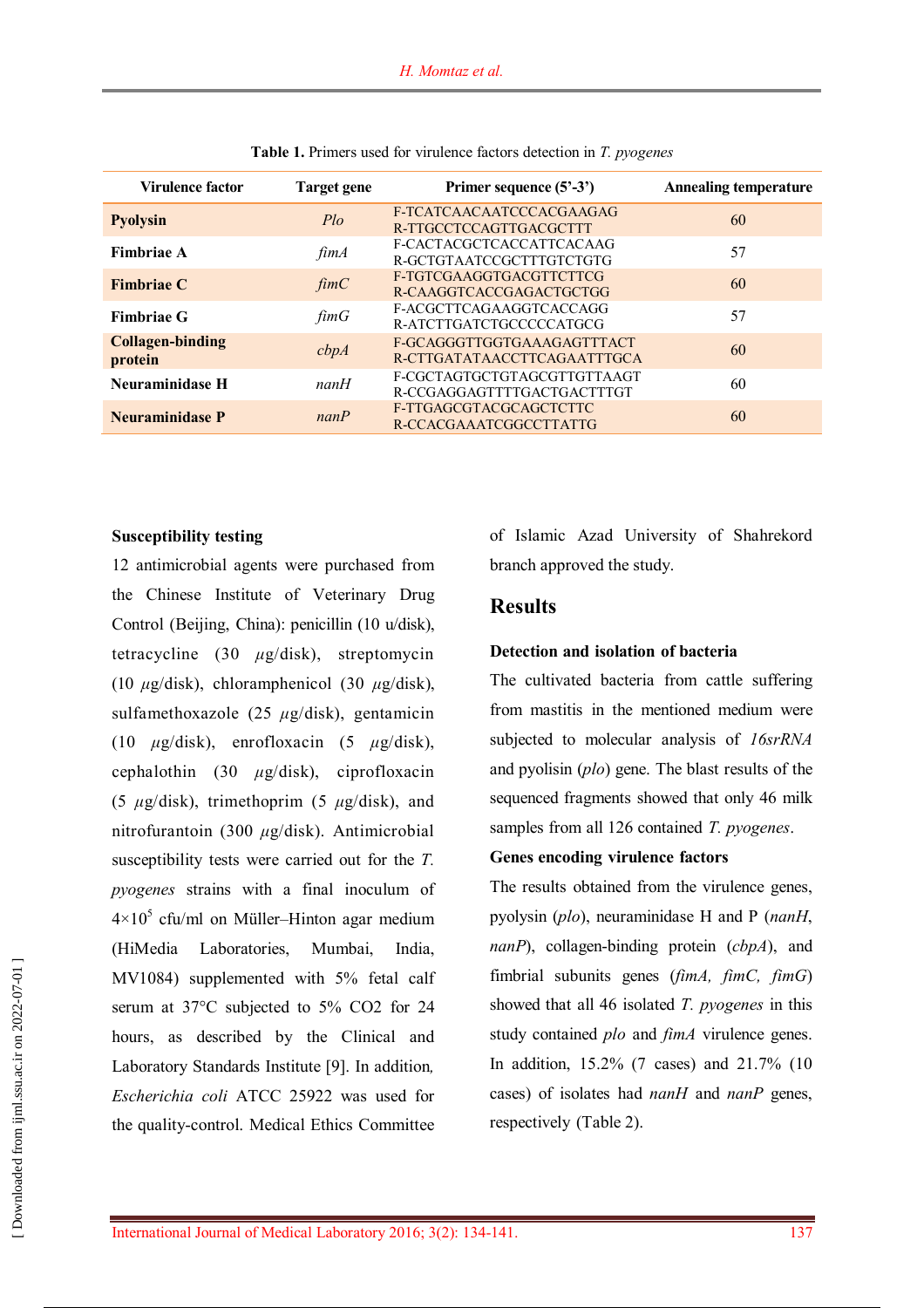| Gene    | Plo     | $f$ <i>im<math>A</math></i> | fimC  | fim G | nanP | cbpA              | nanH |
|---------|---------|-----------------------------|-------|-------|------|-------------------|------|
| Count   | 46      | 46                          | 39    |       | 10   |                   |      |
| Percent | $100\%$ | $100\%$                     | 84.7% | 26%   |      | 21.7% 17.3% 15.2% |      |

| Table 2. Distribution of virulence gene in <i>T. pyogenes</i> strains isolated from bovine mastitic milk |  |  |  |
|----------------------------------------------------------------------------------------------------------|--|--|--|
|----------------------------------------------------------------------------------------------------------|--|--|--|

#### **Antibiotic resistance pattern**

| <i>T. pyogenes</i> resistance to different antibiotics |
|--------------------------------------------------------|
| was examined in the present study. The study           |
| results suggested that the most resistance             |
| was observed to tetracycline (97.8% of                 |
| isolated strains), gentamicin (86.9%), and             |

streptomycin (84.8%). Furthermore, only 2 (4.3%) out of all 46 samples were resistant to chloramphenicol. In addition a limited number of bacteria were resistant to nitrofurantoin, cephalexin, and ciprofloxacin. The ultimate results have been demonstrated in table 3.

**Table 3.** Antibiotic resistance pattern of *T. pyogenes* strains isolated from bovine mastitic milk

| Antibiotic                     | Count          | <b>Percent</b> |
|--------------------------------|----------------|----------------|
| tetracycline                   | 45             | 97.8           |
| gentamicin                     | 40             | 86.9           |
| streptomycin                   | 39             | 84.8           |
| penicillin                     | 32             | 69.6           |
| erythromycin                   | 29             | 63             |
| trimethoprim/sulphamethoxazole | 18             | 39.1           |
| trimethoprim                   | 12             | 26.1           |
| enrofloxacin                   | 11             | 23.9           |
| ciprofloxacin                  | 9              | 19.6           |
| cephalexin                     | 8              | 17.4           |
| nitrofurantoin                 | 5              | 10.9           |
| chloramphenicol                | $\overline{2}$ | 4.3            |

## **Discussion**

Mastitis occurs as a result of acute or chronic infections. Mastitis in livestock is determined through physicochemical as well as microbial changes which appear in the mammary glands. There are a variety of bacteria involved in this disease such as *Trueperella pyogenes*, previously known as *Arcanobacterium pyogenes* [10, 11]. In the present study, *T. pyogenes* was selected as the target bacterium

and 126 milk samples from cattle suffering from mastitis were analyzed for the presence of this bacterium. The results from bacterial cultures and *16srRNA* analysis together with *plo* gene sequencing demonstrated that 46 samples contained the bacterium. *T. pyogenes* is a member of a small group of gram positive bacteria capable of producing fimbrea. *FimA* protein coding gene has been widely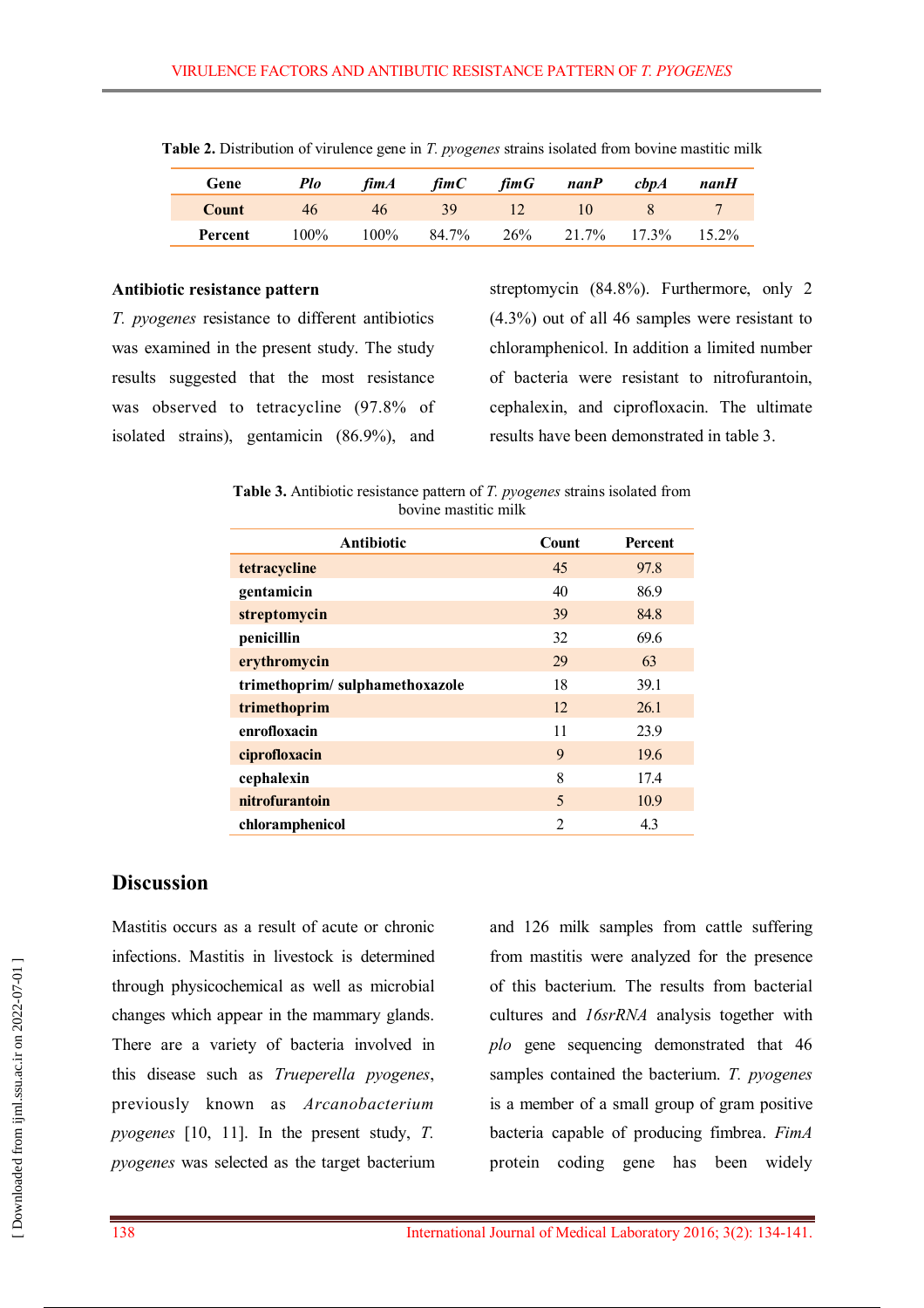distributed in this bacterium. This gene has been detec ted in 94% of isolates from different animals [12]. In addition, it has been present in the uterus of 100% of dairy cattle [8]. The gene responsible for coding *fimA* protein was found in all *T. pyogenes* strains in this study, which was consistent with other studies [13, 14]. Considering the presence of this gene in all examined strains, it is not trivial to assume a role for this gene in pathogenicity of the bacterium.

Previous studies showed that the frequency of genes coding the other fimbrae subunits is different according to the difference between the origins of the bacterium. For example, silva et al. (2008) showed that *fimC* coding gene had a higher frequency in the bacteria isolated from mastitis compared to those isolated from metritis [8]. Furthermore, *fimG* coding gene was more frequent in the isolates from metritis in comparison with mastitis. The present study also demonstrated similar results and the higher frequency of *fimC* compared to *fimG* in *T. pyogenes* strains isolated from dairy cattle suffering from mastitis.

It has been previously demonstrated that the gene coding collagen binding protein (cbpA) was present in 48.9% of *T. pyogenes* bacteria isolated from bovine [15] and in 100% of isolated bacteria from cattle uterus [16]. It should be noted that it was observed in only 17.3% of isolated strains in this study. The difference in the frequency of this gene in *T. pyogenes* strains may be a result of inherent variations between different strains.

*T. pyogenes* elaborates at least two neuraminidases encoded by *nanH* and *nanP* genes. Studies by Jost et al. (2001, 2002) demonstrated that *nanH* and *nanP* were present in, respectively, 100% and 64.2% of isolated strains from various infections in their experiments [17, 18]. Furthermore, Silva et al. (2008) showed the presence of both *nanH* and *nanP* genes in the bacteria of cattle uterus [8]. The results obtained from investigations by Hijazian et al. (2011) and Zastempowska (2012) on bacteria from cattle inflation were not the same as the previous studies [13, 14]. Similarly, the findings of this study did not reveal the presence of both genes in all bacteria. The frequency of these genes was even much less than that of previous studies. The comparison between the results of this study and those of other studies suggest that these genes are not the main factors in cattle mastitis occurrence. Penicillin and ampicillin have been widely used for the treatment of infections, however, this approach seems not to be appropriate for dealing with these isolated bacteria [19, 20]. The study results demonstrated that tetracycline, gentamicin, and streptomycin antibiotics were the least effective in isolated *T. pyogenes* growth inhibition in this study; i.e. 80% of these bacteria were resistant to these antibiotics. Moreover, 60% of bacteria were resistant to streptomycin and penicillin antibiotics. According to the low resistance to ciprofloxacin and enrofloxacin, these antibiotics seem to be the best choices for an appropriate treatment approach.

## **Conclusion**

The study results demonstrated the presence as well as effect of *T. pyogenes* in cattle mastitis disease. The *fimC, fimA,* and *plo* genes can be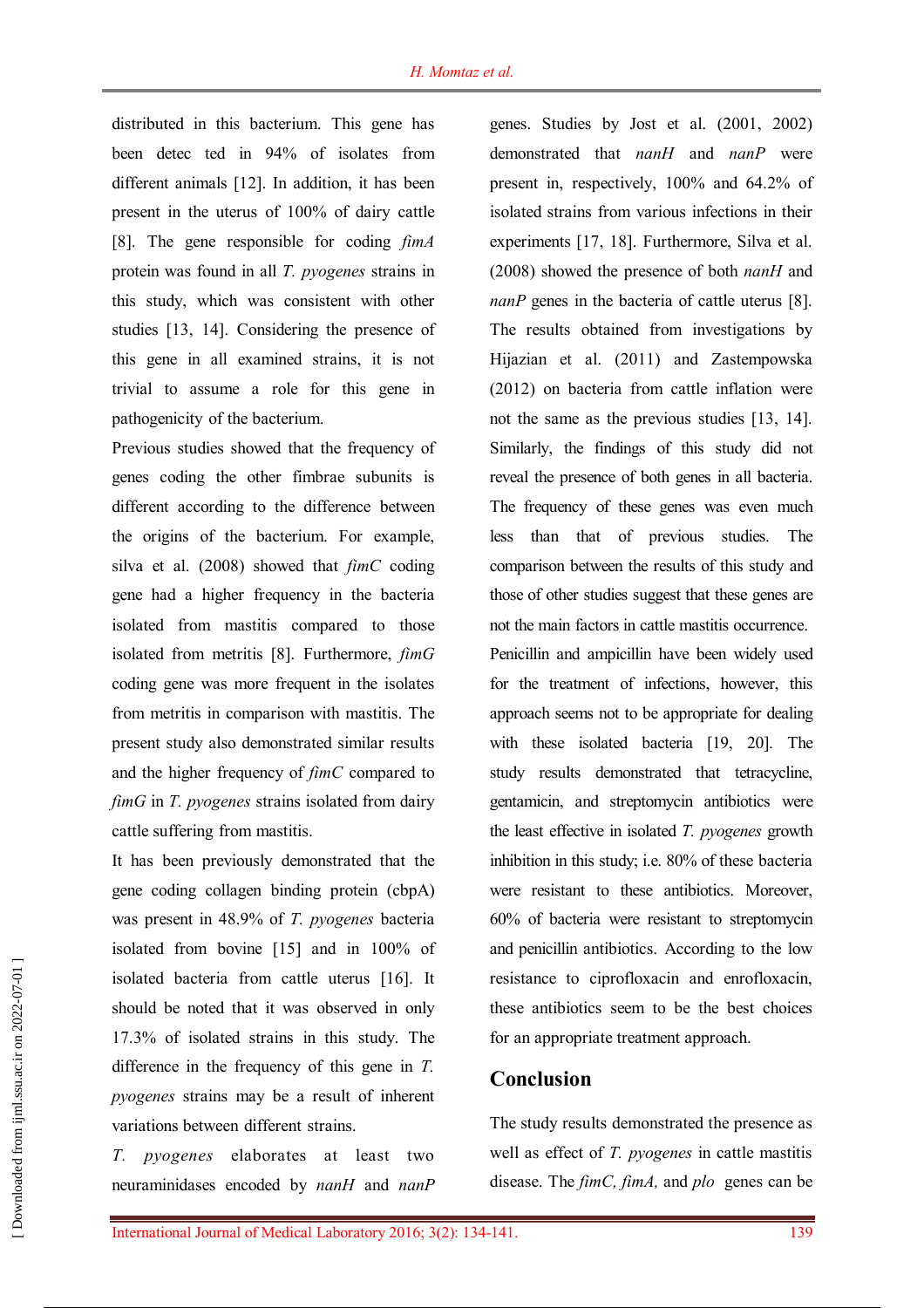introduced as the main virulence factors of this bacterium. Furthermore, the antibiotic resistance tests revealed that chloramphenicol and nitrofurantoin can be chosen for mastitis treatment. Chloramphenicol and nitrofurantoin are forbidden antibiotics, and the high antibiotic resistance to them in the present study indicated the irregular and unauthorized uses of these antibiotics in veterinary treatment in Iran. Unfortunately, veterinarians in many fields of veterinary such as large animal internal medicine, poultry, and even aquaculture use these antibiotics considered as a basic one. Therefore, in a very short period of time, antibiotic resistance will appear.

According to findings of the present study, the following items are recommended: (i) using PCR method as an accurate, safe, and fast

diagnostic one for accurate detection of pathogens in mastitic milks. (ii) using simple disk diffusion method in order to evaluate the antibiotic resistance of pathogens in mastitis cases; (iii) due to antibiotic resistance especially in *E. coli*, the veterinarians should pay more attention to prescribing the antibiotics; (iv) in order to prevent antibiotic resistance in bacteria, antibiotics should be applied more cautiously in animals, detecting resistance genes, and finally using different antibiotics periodically.

### **Conflict of Interest**

The authors declare no conflicts of interest.

#### **Acknowledgments**

The authors would like to thank Dr. T. Taktaz, and Dr. M. H. Fazeli at the Large Animal Clinic of the Islamic Azad University of Shahrekord for their important technical and clinical support.

## **References**

- [1]. Yassin AF, Hupfer H, Siering C, Schumann P. Comparative chemotaxonomic and phylogenetic studies on the genus Arcanobacterium Collins et al. 1982 emend. Lehnen et al. 2006: proposal for Trueperella gen. nov. and emended description of the genus Arcanobacterium. Int J Syst Evol Microbiol. 2011; 61(Pt 6): 1265-74.
- [2]. Amos MR, Healey GD, Goldstone RJ, Mahan SM, Düvel A, Schuberth H-J, et al. Differential Endometrial Cell Sensitivity to a Cholesterol-Dependent Cytolysin Links Trueperella pyogenes to Uterine Disease in Cattle. Biology of Reproduction 2014; 90(3): 54.
- [3]. Rzewuska M, Stefańska I, Osińska B, Kizerwetter-Świda M, Chrobak D, Kaba J, et al. Phenotypic characteristics and virulence genotypes of Trueperella (Arcanobacterium) pyogenes strains isolated from European bison (Bison bonasus). Veterinary Microbiol. 2012; 160(1–2): 69-76.
- [4]. Østergaard S, Chagunda MGG, Friggens NC, Bennedsgaard TW, Klaas IC. A Stochastic Model Simulating Pathogen-Specific Mastitis

Control in a Dairy Herd. J Dairy Sci. 2005; 88(12): 4243-257.

- [5]. Seegers H, Fourichon C, Beaudeau F. Production effects related to mastitis and mastitis economics in dairy cattle herds. Vet Res. 2003; 34(5): 475-91.
- [6]. Zhao K-L, Liu Y, Zhang X-Y, Palahati Pe, Wang H-N, Yue B-S. Detection and characterization of antibiotic-resistance genes in Arcanobacterium pyogenes strains from abscesses of forest musk deer. J Med Microbio. 2011; 60(12): 1820-826.
- [7]. Billington SJ, Post KW, Jost BH. Isolation of Arcanobacterium (Actinomyces) Pyogenes from Cases of Feline Otitis Externa and Canine Cystitis. J Veterinary Diagnos Invest. 2002; 14(2): 159-62.
- [8]. Silva E, Gaivão M, Leitão S, Jost BH, Carneiro C, Vilela CL, et al. Genomic characterization of Arcanobacterium pyogenes isolates recovered from the uterus of dairy cows with normal puerperium or clinical metritis. Veterinary Microbio. 2008; 132(1–2): 111-18.